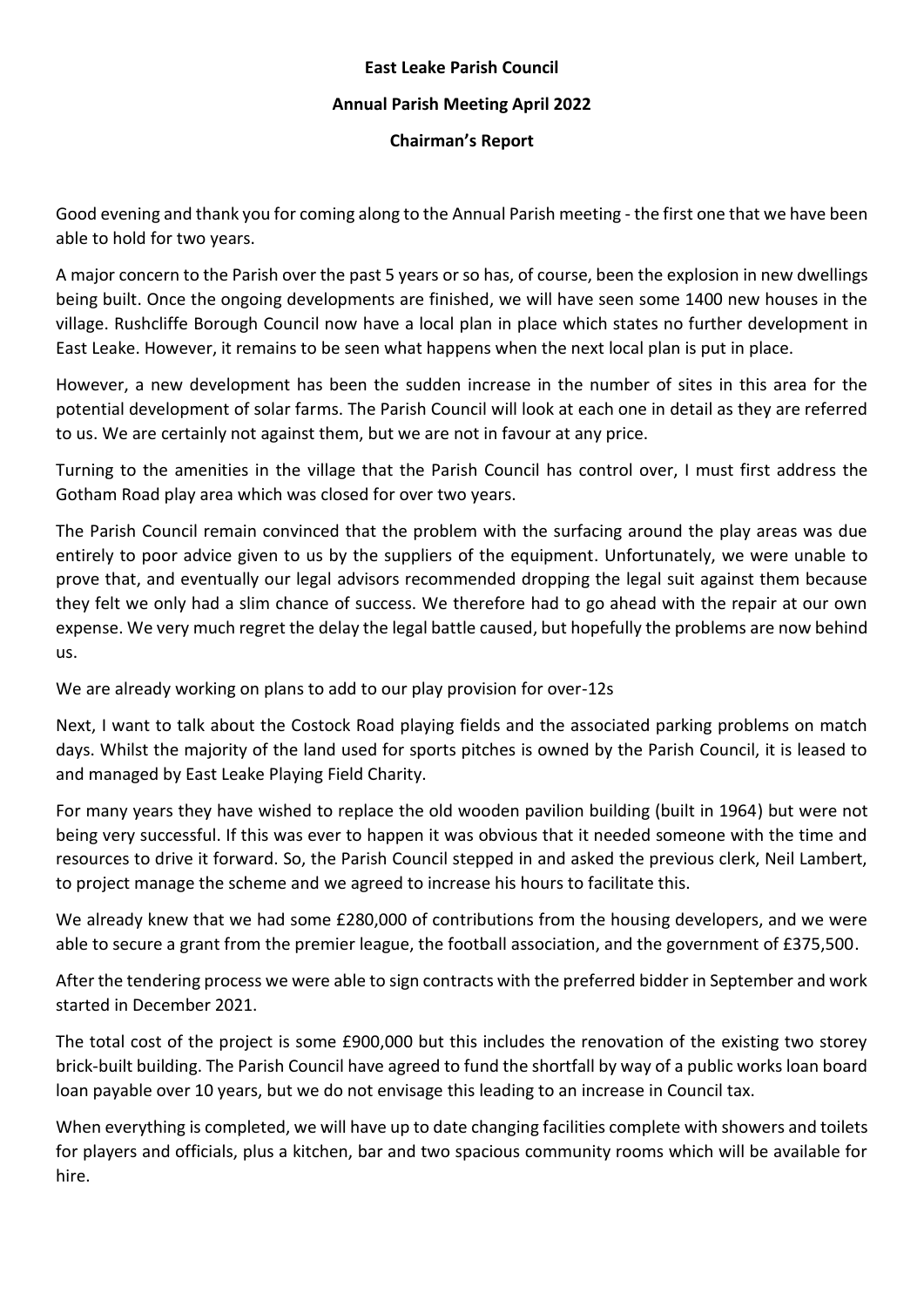Parking on Costock Road has long been a problem on match days and the Parish Council have tried to purchase land opposite the pavilion on several occasions. We have finally been successful and now plan to build a 70-vehicle car park opposite the playing fields but have been frustrated by planning problems. These have now been resolved and we should be able to sign contracts shortly.

You will no doubt have noticed the transformation of the Oldershaw Land off Costock Road also, with the planting of over 300 trees and the construction of a new natural children's play area. This was almost entirely funded by developer contributions, and the small working party that drove it forward are to be congratulated.

You will also start to see changes to the small green area in the village centre that previously was known as 'The Rest Garden' but which in future will be referred to as 'The Friendship Garden'.

Plans currently being finalised include the installation of friendship benches, a Covid-19 memorial garden and a custom-made friendship arch for the entrance.

I trust that most of you have noticed the improved floral display in the village centre planters and the extension to the summer blooms, with the addition of the planters on the railings.

Wildflowers were sown in the small grass area in the Gotham Road car park, and they bloomed beautifully, and many happy bees were spotted around the area. More have been sown this year in a few other spots about the village.

The skatepark has had a wonderful facelift due to funding from the Welcome Back Fund. We also ran two family fun days in October in the village with funding from the same source.

Unfortunately, some of our Christmas lights failed last year, so we are planning to replace them to ensure we have a full display this year.

Sadly, our bottle filling tap on the public toilets has been damaged twice by vandals and we are looking into effective and practical fixing options.

East Leake Market has continued with the support of the Parish Council. A big thank you to those who volunteer their time to make it happen.

Look out also for our Jubilee celebrations that will be coming up in June – it's not too late to get involved. Please speak to Cllr Wendy Thompson if you wish to volunteer.

I am also delighted to confirm that construction of the new junior school at the bottom of Kirk Ley Road is well under way and talks are ongoing regarding a new Health Centre and sewerage pumping station.

Finally, I must turn to the question of budgets, finance, and council tax.

Managing the Parish Council funds and setting a budget is the main function of our Personnel and Finance Committee and they work to allow for large, planned projects whilst also providing funds for managing open spaces and parks, allotments, the burial ground, The Friendship Garden, and the Queen's Platinum Jubilee celebrations.

I think the main difference with the current administration to previous ones is that we are much more proactive in ensuring that we get maximum benefit from the various developers who have/are building in the village and other forms of funding that are available. We have been able to undertake some fairly major projects over recent years and will continue to do so over the next 18 months without having to increase council tax - the Parish Council element of which has not increased for 3 years now.